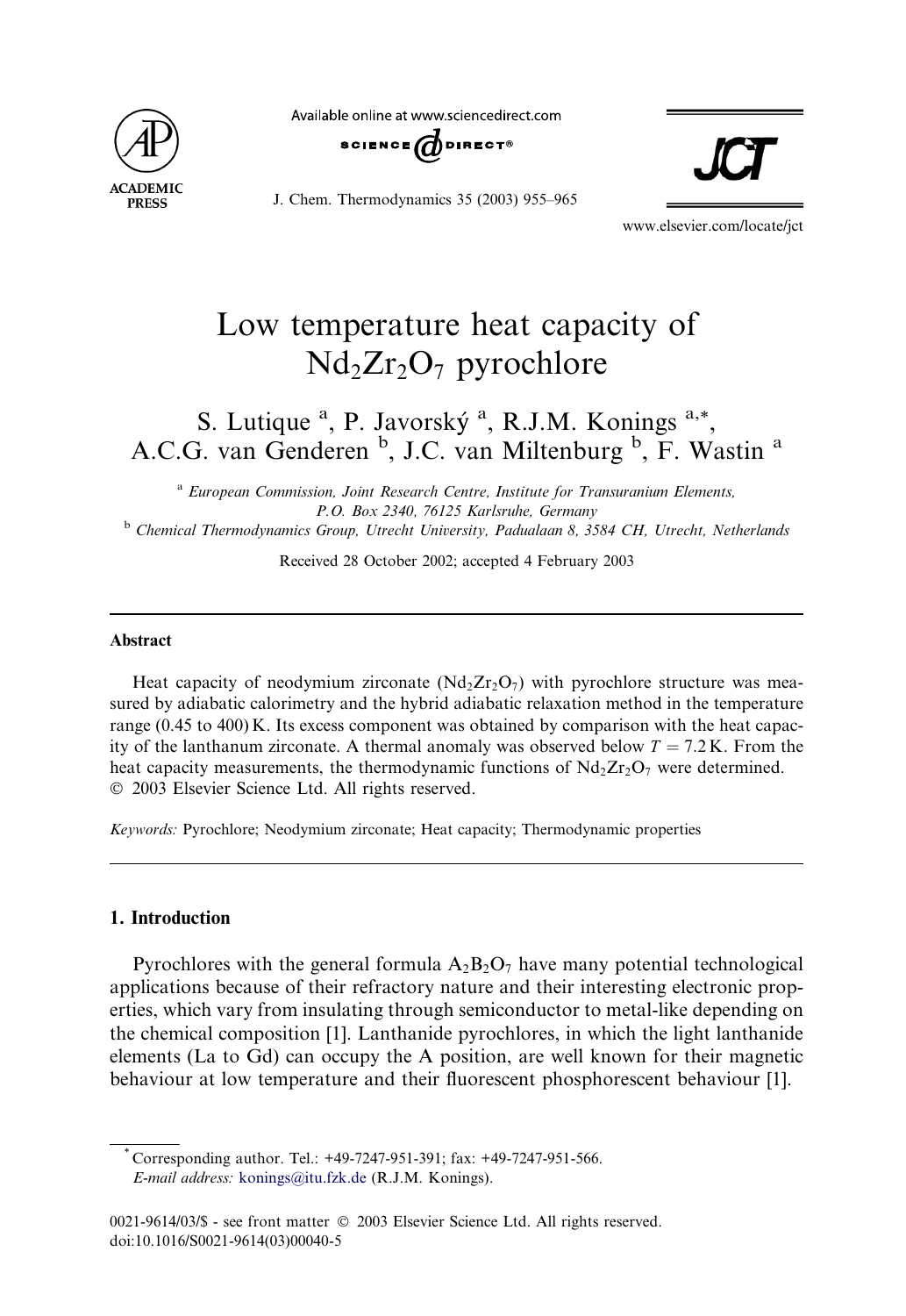In nuclear technology there has been a lot of attention paid to zirconate and titanate pyrochlores  $(B = Ti \text{ or } Zr)$  and related compounds like zirconolite because of their capability to incorporate not only lanthanides but also actinides. Such compounds have been proposed for plutonium or the minor actinides [2,3] as their natural analogues have shown to be very durable over very long time periods. The thermodynamic stability is a key parameter for modeling the durability and knowledge of the fundamental thermodynamic properties is thus essential.

Only a few studies of the thermodynamic properties of the lanthanide zirconate pyrochlores have been reported. Korneev et al. [4] measured the molar enthalpies of formation of the series of  $\text{La}_2\text{Zr}_2\text{O}_7$ ,  $\text{Pr}_2\text{Zr}_2\text{O}_7$ ,  $\text{Nd}_2\text{Zr}_2\text{O}_7$ , and  $\text{Sm}_2\text{Zr}_2\text{O}_7$ , Bolech *et al.* [5–7] the molar enthalpy of formation of  $\text{La}_2\text{Zr}_2\text{O}_7$ , and Helean *et al.* [8] of  $Gd_2Zr_2O_7$ . The heat capacity of  $La_2Zr_2O_7$  and  $Ce_2Zr_2O_7$  {in the temperature range (5 to 900) K was studied by Bolech *et al.* [5,7] and in a recent paper we have reported the high-temperature heat capacity ( $T = 300 \text{ K}$  to  $T = 1600 \text{ K}$ ) of  $Nd_2Zr_2O_7$  [9]. The present paper extends our work with low temperature measurements in the temperature range (0.45 to 400) K.

#### 2. Experimental

Neodymium zirconate was obtained by co-precipitation from a solution of zirconium oxi-chloride  $ZroCl_2 \cdot 8H_2O$  and neodymium nitrate  $Nd(NO_3)_3 \cdot 6H_2O$  (Alfa Aesar) of stoichiometric concentration which was adjusted to pH 11 by addition of ammonia. The powder thus obtained was sintered for 72 h at  $T = 1923 \text{ K}$  in air. Pellets were obtained by pressing calcined beads prepared by the sol–gel method, followed by sintering, as described in detail previously [9]. The pellet density was 97% of the theoretical density (6325 kg  $\cdot$  m<sup>-3</sup>). X-ray analysis proved the products to be pure, revealing a cubic pyrochlore phase (Fd3m space group) with lattice parameter a of 1.07 nm.

Two different techniques were used in this study. Adiabatic calorimetry was used to measure the heat capacity of  $Nd_2Zr_2O_7$  powder in the temperature range of (3 to 400) K at Utrecht University. The apparatus (laboratory designation CAL V) and its calibration have been described previously [10]. Nine runs were made with this instrument and the results are presented in table 1. Measurements between  $T = 0.45$  K and  $T = 27$  K were made by a PPMS instrument (Quantum Design) at ITU using a hybrid adiabatic relaxation method. The apparatus was calibrated using NBS gold. Polycrystalline samples (pellet pieces) with the mass of 15 mg and 1.7 mg were used. The two-tau relaxation method was used to determine the heat capacity with PPMS software. The results of two runs are given in table 2.

# 3. Results and discussion

The results of the different runs by adiabatic calorimetry are in good agreement in the temperature range (10 to 400) K, as is shown in figure 1. At the low temperature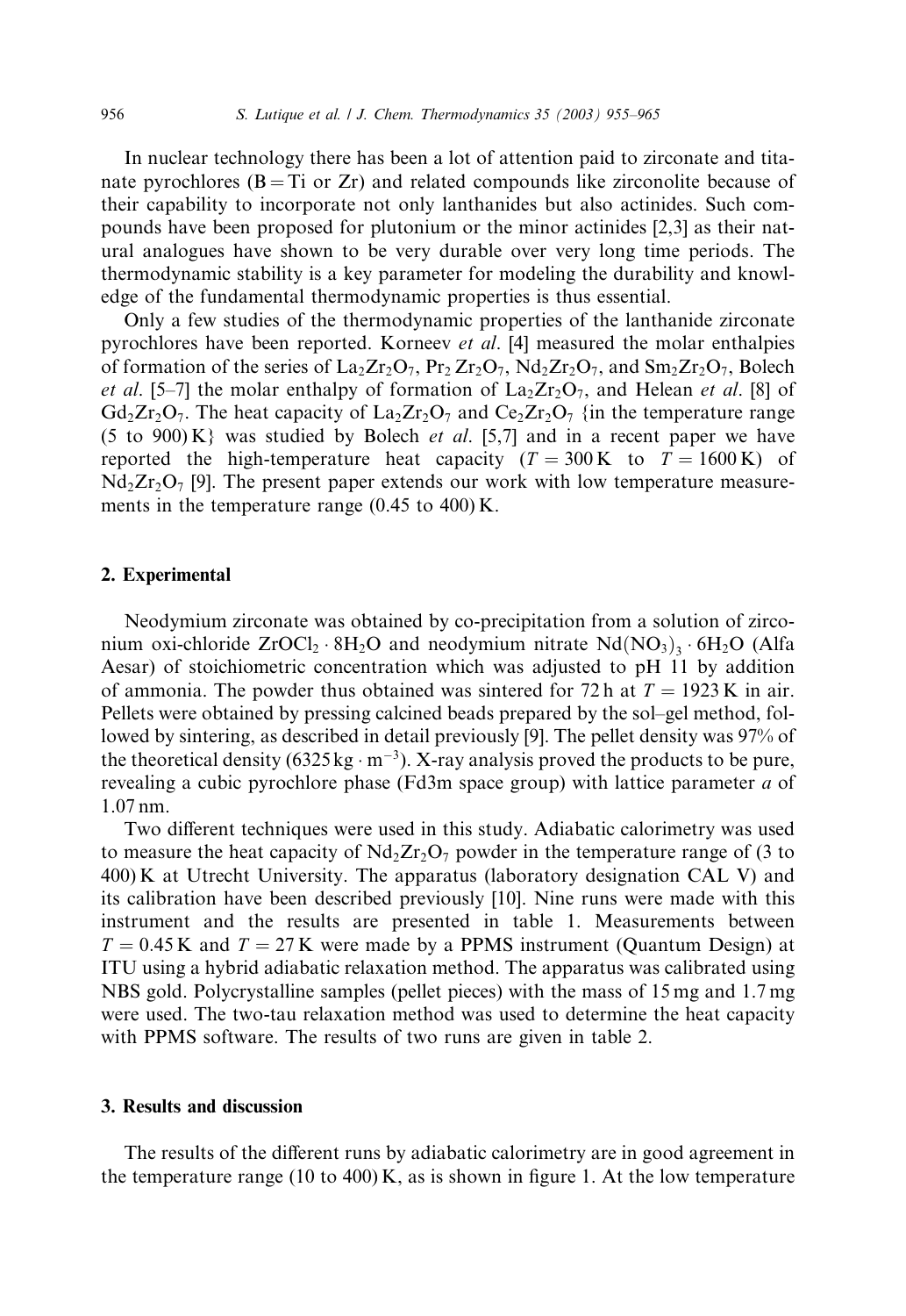TABLE 1

Experimental heat capacity  $C_{p,m}^0$  data for  $Nd_2Zr_2O_7$  obtained with the adiabatic calorimeter at temperature T 4

| T/K    | $C_{\rm p,m}^0$                   | T/K    | $C_{\rm p,m}^0$                   | T/K    | $C^0_{\rm p,m}$                   | T/K    | $C_{\rm p,m}^0$                   |
|--------|-----------------------------------|--------|-----------------------------------|--------|-----------------------------------|--------|-----------------------------------|
|        | $(J \cdot K^{-1} \cdot mol^{-1})$ |        | $(J \cdot K^{-1} \cdot mol^{-1})$ |        | $(J \cdot K^{-1} \cdot mol^{-1})$ |        | $(J \cdot K^{-1} \cdot mol^{-1})$ |
| Run 1  |                                   |        |                                   |        |                                   |        |                                   |
| 297.03 | 231.7                             | 321.08 | 237.8                             | 347.92 | 244.6                             | 374.81 | 249.9                             |
| 298.15 | 231.1                             | 324.06 | 238.6                             | 350.90 | 245.2                             | 377.80 | 250.4                             |
| 300.21 | 231.5                             | 327.04 | 239.4                             | 353.89 | 245.8                             | 380.79 | 251.0                             |
| 303.20 | 232.6                             | 330.02 | 240.2                             | 356.87 | 246.5                             | 383.79 | 251.7                             |
| 306.18 | 233.2                             | 333.01 | 241.0                             | 359.86 | 247.0                             | 386.79 | 252.3                             |
| 309.16 | 234.1                             | 335.99 | 241.7                             | 362.85 | 247.5                             | 389.79 | 252.7                             |
| 312.14 | 235.2                             | 338.97 | 242.4                             | 365.84 | 248.2                             | 392.79 | 253.1                             |
| 315.12 | 236.2                             | 341.95 | 243.2                             | 368.82 | 248.9                             | 395.79 | 253.7                             |
| 318.10 | 237.0                             | 344.94 | 243.9                             | 371.82 | 249.3                             | 398.79 | 254.4                             |
| Run 2  |                                   |        |                                   |        |                                   |        |                                   |
| 119.67 | 131.0                             | 167.49 | 172.3                             | 220.71 | 203.2                             | 271.18 | 223.3                             |
| 121.32 | 132.5                             | 170.44 | 174.3                             | 223.67 | 204.6                             | 274.16 | 224.4                             |
| 123.61 | 134.8                             | 173.39 | 176.3                             | 226.64 | 206.0                             | 277.13 | 225.4                             |
| 126.53 | 137.8                             | 176.34 | 178.3                             | 229.60 | 207.4                             | 280.10 | 226.5                             |
| 129.44 | 140.6                             | 179.28 | 180.2                             | 232.57 | 208.7                             | 283.08 | 227.6                             |
| 132.34 | 143.4                             | 182.24 | 182.1                             | 235.53 | 210.0                             | 286.05 | 228.6                             |
| 135.25 | 146.1                             | 185.19 | 184.0                             | 238.50 | 211.2                             | 289.02 | 229.6                             |
| 138.17 | 148.8                             | 188.14 | 185.6                             | 241.46 | 212.5                             | 292.00 | 230.7                             |
| 141.09 | 151.3                             | 191.09 | 187.4                             | 244.43 | 213.7                             | 294.98 | 231.7                             |
| 144.01 | 153.9                             | 194.05 | 189.2                             | 247.40 | 214.9                             | 297.96 | 232.6                             |
| 146.94 | 156.4                             | 197.01 | 190.9                             | 250.36 | 216.1                             | 300.93 | 233.3                             |
| 149.87 | 158.9                             | 199.97 | 192.5                             | 253.33 | 216.9                             | 303.92 | 234.2                             |
| 152.80 | 161.2                             | 202.93 | 194.2                             | 256.31 | 217.7                             | 306.90 | 235.2                             |
| 155.73 | 163.5                             | 205.89 | 195.7                             | 259.29 | 219.0                             | 309.88 | 236.0                             |
| 158.66 | 166.3                             | 211.81 | 198.8                             | 262.26 | 220.0                             |        |                                   |
| 161.60 | 168.3                             | 214.77 | 200.3                             | 265.24 | 221.2                             |        |                                   |
| 164.55 | 170.2                             | 217.74 | 201.7                             | 268.21 | 222.3                             |        |                                   |
| Run 3  |                                   |        |                                   |        |                                   |        |                                   |
| 5.36   | 1.13                              | 11.44  | 0.887                             | 17.44  | 3.16                              | 24.40  | 8.62                              |
| 6.58   | 1.215                             | 13.49  | 1.35                              | 19.64  | 4.37                              | 26.95  | 11.20                             |
| 8.78   | 0.840                             | 15.35  | 1.95                              | 21.96  | 6.31                              | 29.7   | 13.90                             |
| Run 4  |                                   |        |                                   |        |                                   |        |                                   |
| 4.95   | 1.32                              | 11.9   | 0.777                             | 18.02  | 3.33                              | 24.5   | 8.66                              |
| 6.45   | 0.496                             | 13.15  | 1.32                              | 19.29  | 4.29                              | 25.85  | 10.1                              |
| 8.21   | 0.581                             | 14.36  | 1.52                              | 20.55  | 5.16                              | 27.24  | 11.5                              |
| 9.33   | 0.952                             | 15.54  | 1.97                              | 21.84  | 6.12                              | 28.69  | 12.7                              |
| 10.54  | 0.691                             | 16.77  | 2.73                              | 23.17  | 7.23                              | 30.17  | 14.3                              |
| Run 5  |                                   |        |                                   |        |                                   |        |                                   |
| 3.10   | 0.197                             | 5.98   | 0.586                             | 8.34   | 0.558                             | 10.9   | 0.59                              |
| 3.68   | 0.686                             | 6.3    | 0.554                             | 9.13   | 0.57                              | 11.83  | 0.8                               |
| 4.03   | 0.645                             | 7.37   | 0.499                             | 9.97   | 0.592                             | 12.77  | 0.89                              |
| Run 6  |                                   |        |                                   |        |                                   |        |                                   |
| 3.65   | 0.937                             | 7.71   | 0.498                             | 10.35  | 0.614                             | 13.21  | 1.15                              |
| 6.5    | 0.525                             | 8.67   | 0.562                             | 11.28  | 0.661                             | 14.1   | 3.09                              |
| 6.81   | 0.462                             | 9.47   | 0.558                             | 12.23  | 0.826                             |        |                                   |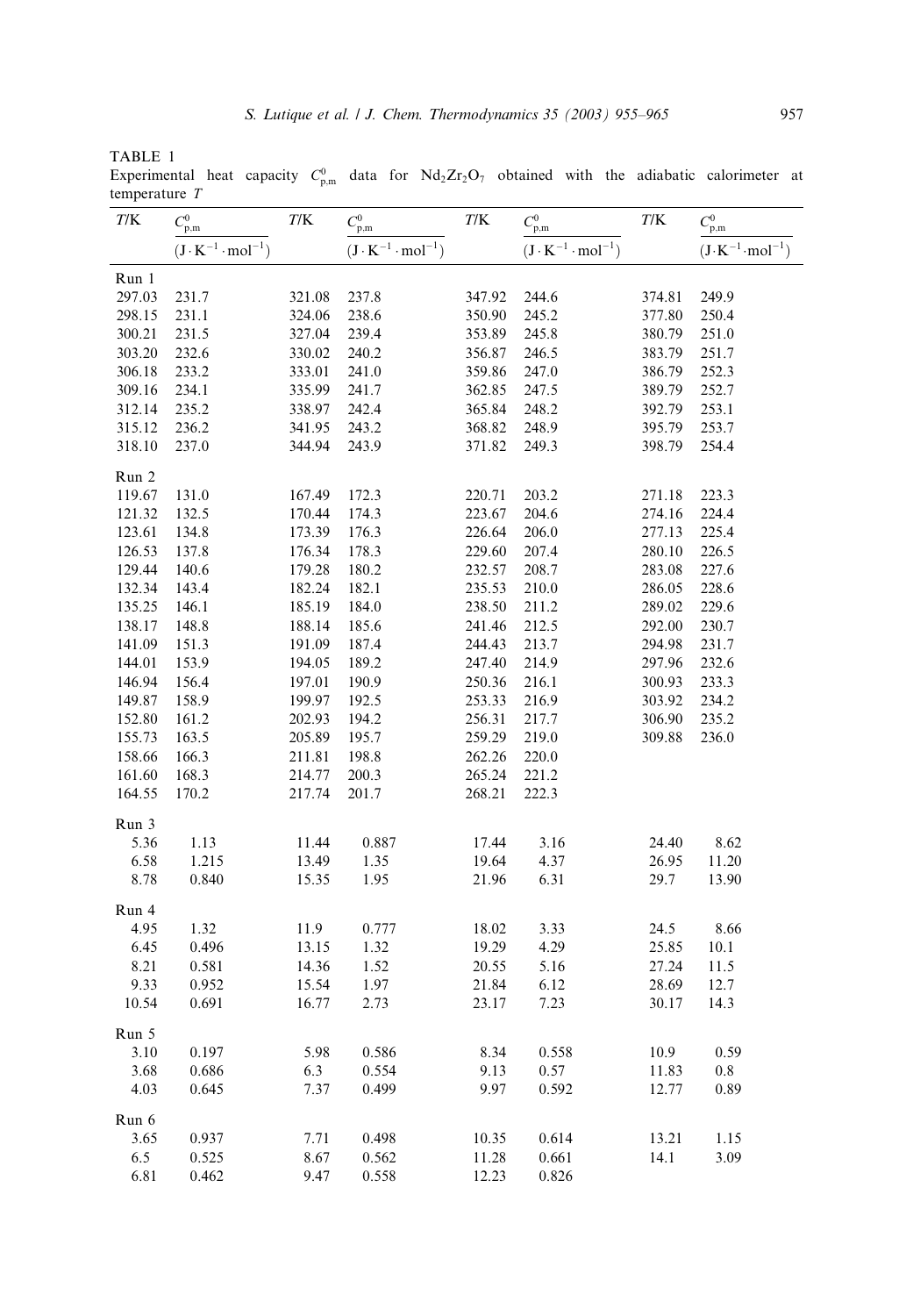| T/K              | $C_{\rm p,m}^0$                   | T/K              | $C^0_{\rm p,m}$                   | T/K              | $C_{\rm p,m}^0$                   | T/K              | $C_{\rm p,m}^0$                   |
|------------------|-----------------------------------|------------------|-----------------------------------|------------------|-----------------------------------|------------------|-----------------------------------|
|                  | $(J \cdot K^{-1} \cdot mol^{-1})$ |                  | $(J \cdot K^{-1} \cdot mol^{-1})$ |                  | $(J \cdot K^{-1} \cdot mol^{-1})$ |                  | $(J \cdot K^{-1} \cdot mol^{-1})$ |
| Run 7            |                                   |                  |                                   |                  |                                   |                  |                                   |
| 16.08            | 1.92                              | 35.16            | 20.9                              | 53.92            | 46.3                              | 74.16            | 75.2                              |
| 19.38            | 3.96                              | 36.78            | 22.8                              | 55.71            | 49.1                              | 76.04            | 77.7                              |
| 21.42            | 5.69                              | 38.42            | 24.6                              | 57.51            | 51.7                              | 77.94            | 80.3                              |
| 22.98            | 7.07                              | 40.09            | 27.0                              | 59.33            | 54.3                              | 79.83            | 82.9                              |
| 24.42            | 8.35                              | 41.76            | 29.3                              | 61.15            | 56.9                              | 81.74            | 85.5                              |
| 25.90            | 9.98                              | 43.45            | 31.6                              | 62.98            | 59.5                              | 83.64            | 88.0                              |
| 27.42            | 11.3                              | 45.16            | 34.0                              | 64.83            | 62.1                              | 85.55            | 90.5                              |
| 28.93            | 13.1                              | 46.88            | 36.4                              | 66.68            | 64.7                              | 87.47            | 92.9                              |
| 30.47            | 14.6                              | 48.62            | 38.8                              | 68.54            | 67.2                              | 89.39            | 95.5                              |
| 32.02            | 16.7                              | 50.37            | 41.3                              | 70.40            | 69.9                              |                  |                                   |
| 33.58            | 18.8                              | 52.14            | 43.8                              | 72.28            | 72.6                              |                  |                                   |
| Run 8            |                                   |                  |                                   |                  |                                   |                  |                                   |
| 70.18            | 69.9                              | 117.92           | 128.9                             | 166.86           | 171.8                             | 216.23           | 201.1                             |
| 72.15            | 72.3                              | 120.35           | 131.4                             | 169.33           | 173.5                             | 218.70           | 202.3                             |
| 75.20            | 76.5                              | 122.78           | 134.0                             | 171.79           | 175.1                             | 221.18           | 203.5                             |
| 77.48            | 79.7                              | 125.21           | 136.4                             | 174.25           | 176.7                             | 223.66           | 204.6                             |
| 79.78            | 82.8                              | 127.65           | 138.9                             | 176.71           | 178.5                             | 226.14           | 205.8                             |
| 82.11            | 86.0                              | 130.09           | 141.2                             | 179.18           | 180.1                             | 228.61           | 206.9                             |
| 84.45            | 88.9                              | 132.53           | 143.5                             | 181.64           | 181.7                             | 231.09           | 208.0                             |
| 86.80            | 92.1                              | 134.97           | 145.7                             | 184.11           | 183.3                             | 233.57           | 209.0                             |
| 89.15            | 95.1                              | 137.42           | 148.0                             | 186.58           | 184.8                             | 236.05           | 210.2                             |
| 91.52            | 98.1                              | 139.86           | 150.2                             | 189.05           | 186.3                             | 238.52           | 211.3                             |
| 93.89            | 101.1                             | 142.32           | 152.4                             | 191.52           | 187.6                             | 241.00           | 212.3                             |
| 96.27            | 104.0                             | 144.77           | 154.5                             | 193.99           | 189.1                             | 243.48           | 213.3                             |
| 98.66            | 106.9                             | 147.22           | 156.6                             | 196.46           | 190.6                             | 245.96           | 214.4                             |
| 101.05           | 109.3                             | 149.68           | 158.7                             | 198.93           | 192.0                             | 248.44           | 215.3                             |
| 103.44           | 112.9                             | 152.13           | 160.7                             | 201.40           | 193.3                             | 250.92           | 216.3                             |
| 105.85           | 115.6                             | 154.58           | 162.6                             | 203.87           | 194.7                             | 253.40           | 216.9                             |
| 108.25           | 118.4                             | 157.03           | 164.8                             | 206.34           | 196.1                             | 255.88           | 217.4                             |
| 110.66           | 121.1                             | 159.49           | 166.8                             | 208.81           | 197.4                             | 258.37           | 218.6                             |
| 113.08           | 123.7                             | 161.94           | 168.5                             | 211.28           | 198.7                             | 260.85           | 219.6                             |
| 115.50           | 126.3                             | 164.40           | 170.0                             | 213.75           | 199.9                             |                  |                                   |
| Run 9            |                                   |                  |                                   |                  |                                   |                  |                                   |
| 262.50           | 220.0                             | 298.46           | 232.7                             | 335.64           | 242.3                             | 372.91           | 250.0                             |
| 263.89           | 220.6                             | 300.95           | 232.6                             | 338.12           | 243.0                             | 375.40           | 250.6                             |
| 266.37           | 221.6                             | 303.46           | 231.9                             | 340.60           | 243.3                             | 377.89           | 251.0                             |
| 268.83           | 222.2                             | 305.94           | 234.6                             | 343.08           | 243.9                             | 380.38           | 251.3                             |
| 271.30           | 223.2                             | 308.41           | 235.2<br>235.9                    | 345.57<br>348.05 | 244.6                             | 382.87           | 251.9                             |
| 273.77<br>276.23 | 224.1<br>225.1                    | 310.88<br>313.35 | 236.5                             | 350.53           | 245.2<br>245.6                    | 385.37<br>387.86 | 252.3<br>252.8                    |
| 278.70           | 225.8                             | 315.83           | 237.3                             | 353.01           | 246.2                             | 390.36           | 253.5                             |
|                  |                                   |                  |                                   |                  |                                   |                  |                                   |
| 281.17<br>283.64 | 226.9<br>227.8                    | 318.30<br>320.77 | 238.0<br>238.5                    | 355.50<br>357.98 | 246.6<br>247.2                    | 392.86<br>395.36 | 253.8<br>254.3                    |
| 286.11           | 228.9                             | 323.25           | 239.1                             |                  | 247.6                             | 397.86           | 254.7                             |
| 288.57           | 229.5                             | 325.73           | 239.8                             | 360.47<br>362.95 | 248.1                             | 400.37           | 255.1                             |
| 291.05           | 230.3                             | 328.20           | 240.7                             | 365.44           | 248.7                             |                  |                                   |
| 293.52           | 231.0                             | 330.68           | 241.3                             | 367.93           | 249.3                             |                  |                                   |
| 295.99           | 232.0                             | 333.16           | 241.6                             | 370.42           | 249.6                             |                  |                                   |
|                  |                                   |                  |                                   |                  |                                   |                  |                                   |

TABLE 1 (continued)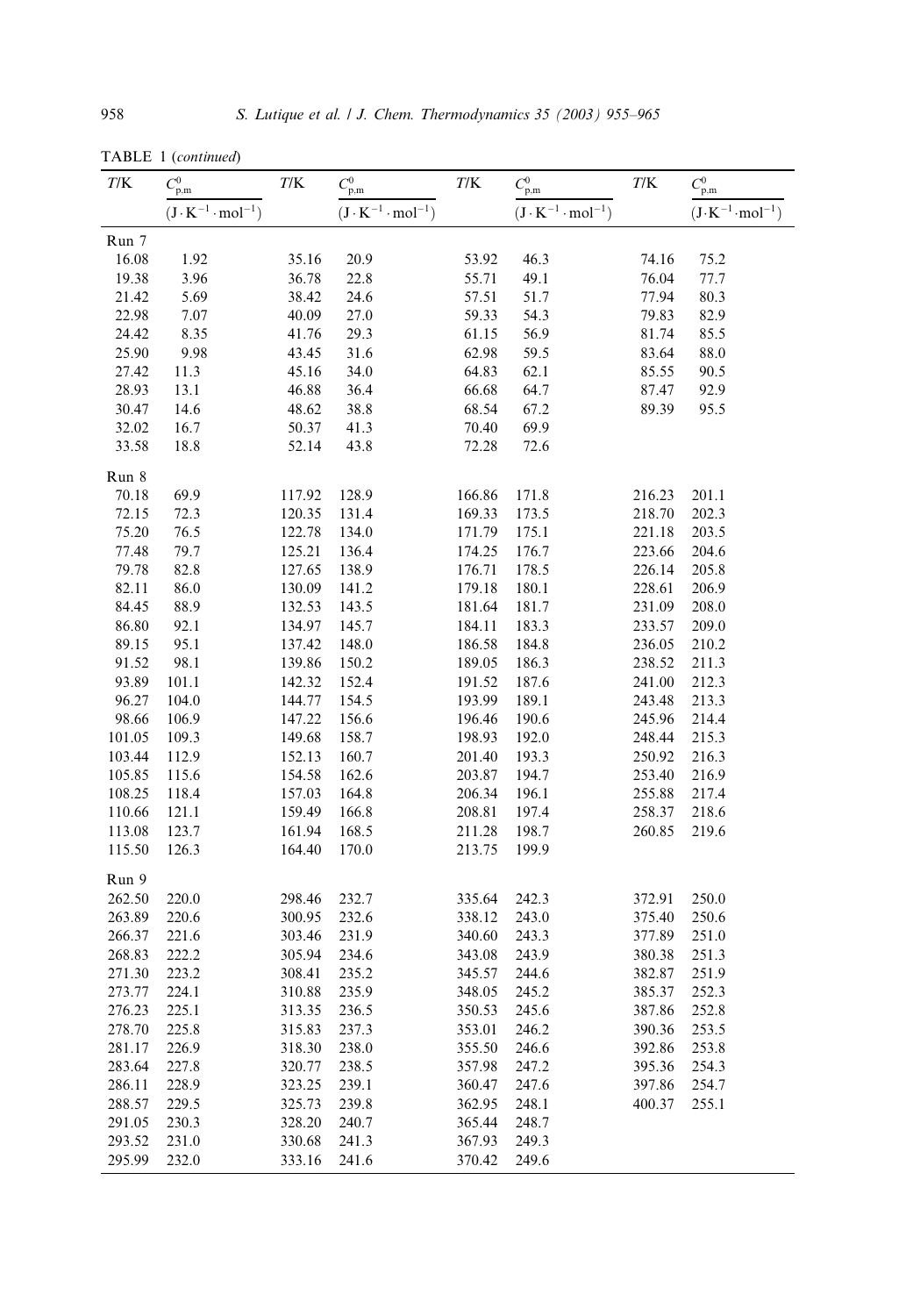TABLE 2

Experimental heat capacity  $C_{p,m}^0$  data for Nd<sub>2</sub>Zr<sub>2</sub>O<sub>7</sub> obtained with the hybrid adiabatic relaxation method at temperature T  $\overline{a}$ 

| T/K   | $C_{\rm p,m}^0$                   | T/K   | $C_{\rm p,m}^0$                   | $T\!/\mathrm{K}$ | $C_{\rm p,m}^0$                   | T/K    | $C_{\rm p,m}^0$                   |
|-------|-----------------------------------|-------|-----------------------------------|------------------|-----------------------------------|--------|-----------------------------------|
|       | $(J \cdot K^{-1} \cdot mol^{-1})$ |       | $(J \cdot K^{-1} \cdot mol^{-1})$ |                  | $(J \cdot K^{-1} \cdot mol^{-1})$ |        | $(J \cdot K^{-1} \cdot mol^{-1})$ |
| Run 1 |                                   |       |                                   |                  |                                   |        |                                   |
| 1.884 | 1.234                             | 3.664 | 0.486                             | 5.772            | 0.256                             | 9.644  | 0.316                             |
| 1.931 | 1.198                             | 3.712 | 0.470                             | 5.875            | 0.250                             | 9.745  | 0.325                             |
| 1.977 | 1.164                             | 3.757 | 0.461                             | 5.976            | 0.246                             | 9.847  | 0.334                             |
| 2.025 | 1.132                             | 3.804 | 0.451                             | 6.078            | 0.242                             | 9.949  | 0.344                             |
| 2.073 | 1.099                             | 3.848 | 0.447                             | 6.182            | 0.239                             | 10.051 | 0.354                             |
| 2.119 | 1.069                             | 3.897 | 0.437                             | 6.282            | 0.236                             | 10.153 | 0.365                             |
| 2.166 | 1.037                             | 3.944 | 0.427                             | 6.385            | 0.233                             | 10.165 | 0.367                             |
| 2.214 | 1.008                             | 3.988 | 0.419                             | 6.488            | 0.230                             | 10.668 | 0.428                             |
| 2.260 | 0.982                             | 4.038 | 0.412                             | 6.591            | 0.228                             | 11.184 | 0.504                             |
| 2.308 | 0.958                             | 4.082 | 0.407                             | 6.692            | 0.226                             | 11.700 | 0.596                             |
| 2.355 | 0.934                             | 4.129 | 0.397                             | 6.794            | 0.224                             | 12.220 | 0.706                             |
| 2.402 | 0.909                             | 4.175 | 0.393                             | 6.895            | 0.223                             | 12.741 | 0.832                             |
| 2.449 | 0.887                             | 4.221 | 0.386                             | 6.998            | 0.222                             | 13.261 | 0.978                             |
| 2.495 | 0.863                             | 4.270 | 0.377                             | 7.094            | 0.222                             | 13.792 | 1.147                             |
| 2.542 | 0.842                             | 4.314 | 0.373                             | 7.194            | 0.221                             | 14.299 | 1.325                             |
| 2.590 | 0.818                             | 4.361 | 0.369                             | 7.298            | 0.221                             | 14.816 | 1.529                             |
| 2.635 | 0.797                             | 4.407 | 0.361                             | 7.398            | 0.222                             | 15.341 | 1.754                             |
| 2.683 | 0.778                             | 4.452 | 0.360                             | 7.501            | 0.222                             | 15.882 | 2.000                             |
| 2.729 | 0.756                             | 4.499 | 0.353                             | 7.603            | 0.223                             | 16.414 | 2.271                             |
| 2.775 | 0.738                             | 4.546 | 0.348                             | 7.707            | 0.224                             | 16.926 | 2.540                             |
| 2.821 | 0.721                             | 4.593 | 0.341                             | 7.808            | 0.226                             | 17.444 | 2.829                             |
| 2.868 | 0.704                             | 4.637 | 0.338                             | 7.911            | 0.228                             | 17.966 | 3.135                             |
| 2.914 | 0.682                             | 4.685 | 0.335                             | 8.013            | 0.230                             | 18.493 | 3.465                             |
| 2.960 | 0.665                             | 4.731 | 0.331                             | 8.114            | 0.232                             | 19.019 | 3.803                             |
| 3.015 | 0.653                             | 4.776 | 0.326                             | 8.217            | 0.235                             | 19.537 | 4.196                             |
| 3.060 | 0.634                             | 4.822 | 0.320                             | 8.318            | 0.237                             | 20.059 | 4.578                             |
| 3.107 | 0.619                             | 4.872 | 0.315                             | 8.421            | 0.241                             | 20.591 | 4.989                             |
| 3.154 | 0.602                             | 4.918 | 0.311                             | 8.527            | 0.245                             | 21.117 | 5.397                             |
| 3.201 | 0.591                             | 4.963 | 0.307                             | 8.627            | 0.249                             | 21.641 | 5.823                             |
| 3.248 | 0.572                             | 5.010 | 0.302                             | 8.730            | 0.254                             | 22.155 | 6.259                             |
| 3.294 | 0.568                             | 5.057 | 0.298                             | 8.831            | 0.259                             | 22.677 | 6.726                             |
| 3.341 | 0.553                             | 5.109 | 0.295                             | 8.933            | 0.265                             | 23.236 | 7.242                             |
| 3.386 | 0.549                             | 5.161 | 0.290                             | 9.034            | 0.271                             | 23.735 | 7.699                             |
| 3.433 | 0.534                             | 5.262 | 0.284                             | 9.137            | 0.277                             | 24.234 | 8.194                             |
| 3.478 | 0.514                             | 5.365 | 0.277                             | 9.238            | 0.284                             | 24.770 | 8.705                             |
| 3.525 | 0.513                             | 5.467 | 0.270                             | 9.339            | 0.291                             | 25.278 | 9.229                             |
| 3.570 | 0.504                             | 5.568 | 0.265                             | 9.440            | 0.299                             | 25.823 | 9.800                             |
| 3.617 | 0.492                             | 5.671 | 0.260                             | 9.542            | 0.307                             | 26.337 | 10.355                            |
| Run 2 |                                   |       |                                   |                  |                                   |        |                                   |
| 0.465 | 4.277                             | 0.611 | 3.419                             | 0.914            | 2.539                             | 1.420  | 1.686                             |
| 0.478 | 4.143                             | 0.626 | 3.384                             | 0.964            | 2.462                             | 1.471  | 1.625                             |
| 0.493 | 3.941                             | 0.642 | 3.327                             | 1.015            | 2.347                             | 1.525  | 1.575                             |
| 0.508 | 3.982                             | 0.656 | 3.282                             | 1.066            | 2.238                             | 1.571  | 1.529                             |
| 0.523 | 3.869                             | 0.663 | 3.229                             | 1.117            | 2.152                             | 1.621  | 1.471                             |
| 0.537 | 3.666                             | 0.671 | 3.206                             | 1.167            | 2.081                             | 1.670  | 1.424                             |
| 0.552 | 3.717                             | 0.713 | 3.054                             | 1.217            | 2.008                             | 1.721  | 1.381                             |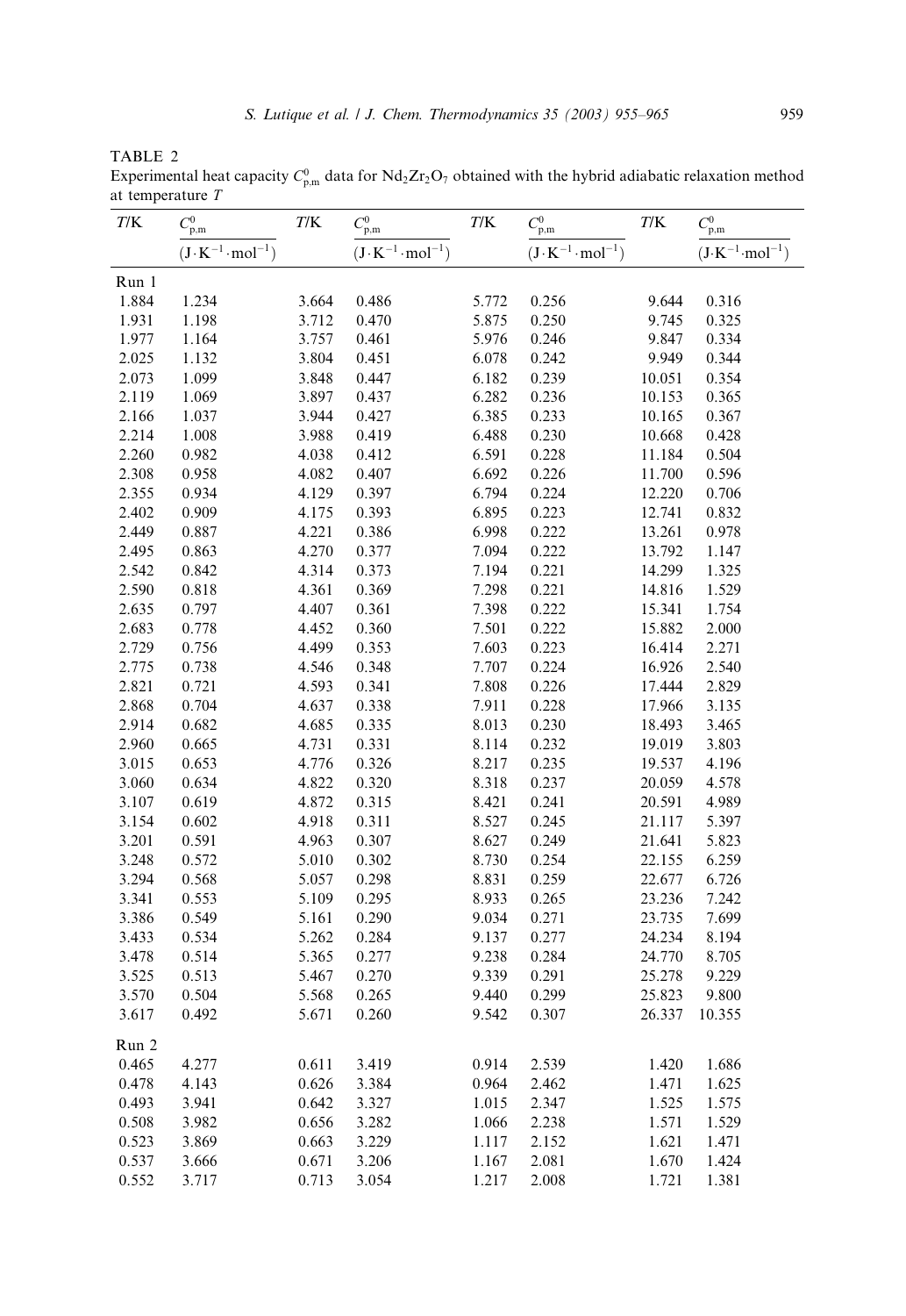| T/K                     | $v_{p,m}$<br>$(J \cdot K^{-1} \cdot mol^{-1})$ | T/K            | p.m<br>$(J \cdot K^{-1} \cdot mol^{-1})$ | T/K | $C_{\rm p,m}^0$<br>$(J \cdot K^{-1} \cdot mol^{-1})$ | T/K | $v_{p,m}$<br>$(J \cdot K^{-1} \cdot mol^{-1})$ |
|-------------------------|------------------------------------------------|----------------|------------------------------------------|-----|------------------------------------------------------|-----|------------------------------------------------|
| 0.567<br>0.583<br>0.596 | 3.550<br>3.483<br>3.459                        | 0.814<br>0.864 | $0.763$ 2.927<br>2.768<br>2.653          |     | 1.268 1.930<br>1.318 1.859<br>1.368 1.788            |     | 1.768 1.334<br>1.832 1.276                     |

TABLE 2 (continued)



FIGURE 1. Heat capacity  $C_{p,m}^0$  for  $Nd_2Zr_2O_7$ .  $\Delta$ , Adiabatic calorimeter;  $\circ$ , PPMS; —, reference [5] for  $La<sub>2</sub>Zr<sub>2</sub>O<sub>7</sub>$ .

limit the data agree well with the results by PPMS whereas above  $T = 300 \text{ K}$  they join smoothly with the high-temperature heat capacity ( $T = 400 \text{ K}$  to  $T = 1500 \text{ K}$ ) for this compounds measured by DSC [9].

The data obtained by PPMS show that the heat capacity does not continuously decrease with decreasing temperature but that it starts to rise at temperature below  $T = 7.2$  K indicating the presence of a thermal anomaly shown in figure 2. Above  $T = 7.2$  K the data join the adiabatic curve. Below  $T = 7$  K the adiabatic data are scattered, which is due to the fact that the apparatus was operated at its lower temperature limit.

The Debye temperature was estimated to be  $\theta_{\rm D} = 489$  K. The heat capacity data below the temperature of 25 K could be fitted to the equation  $C_p^0 = \alpha T^3$ , except in the temperature range of the thermal anomaly, yielding  $\alpha = 5.564 \cdot 10^{-4} \text{ J} \cdot \text{K}^{-4} \cdot \text{mol}^{-1}$ . The plot of  $C_p^0/T$  versus  $T^2$  below the temperature of 25 K is shown in figure 3. At  $T = 7.2$  K, the heat capacity  $C_p^0(Nd_2Zr_2O_7, 7.2 K) = 0.208 J \cdot K^{-1} \cdot mol^{-1}$ .

Figure 1 compares our results for  $Nd_2Zr_2O_7$  to the heat capacity of lanthanum zirconate  $\text{La}_2\text{Zr}_2\text{O}_7$  obtained by Bolech *et al.* [5,7] in the temperature range (20 to 400) K using the same adiabatic calorimeter. The  $Nd_2Zr_2O_7$  curve is systematically higher than that of  $La_2Zr_2O_7$ . This difference corresponds to an excess component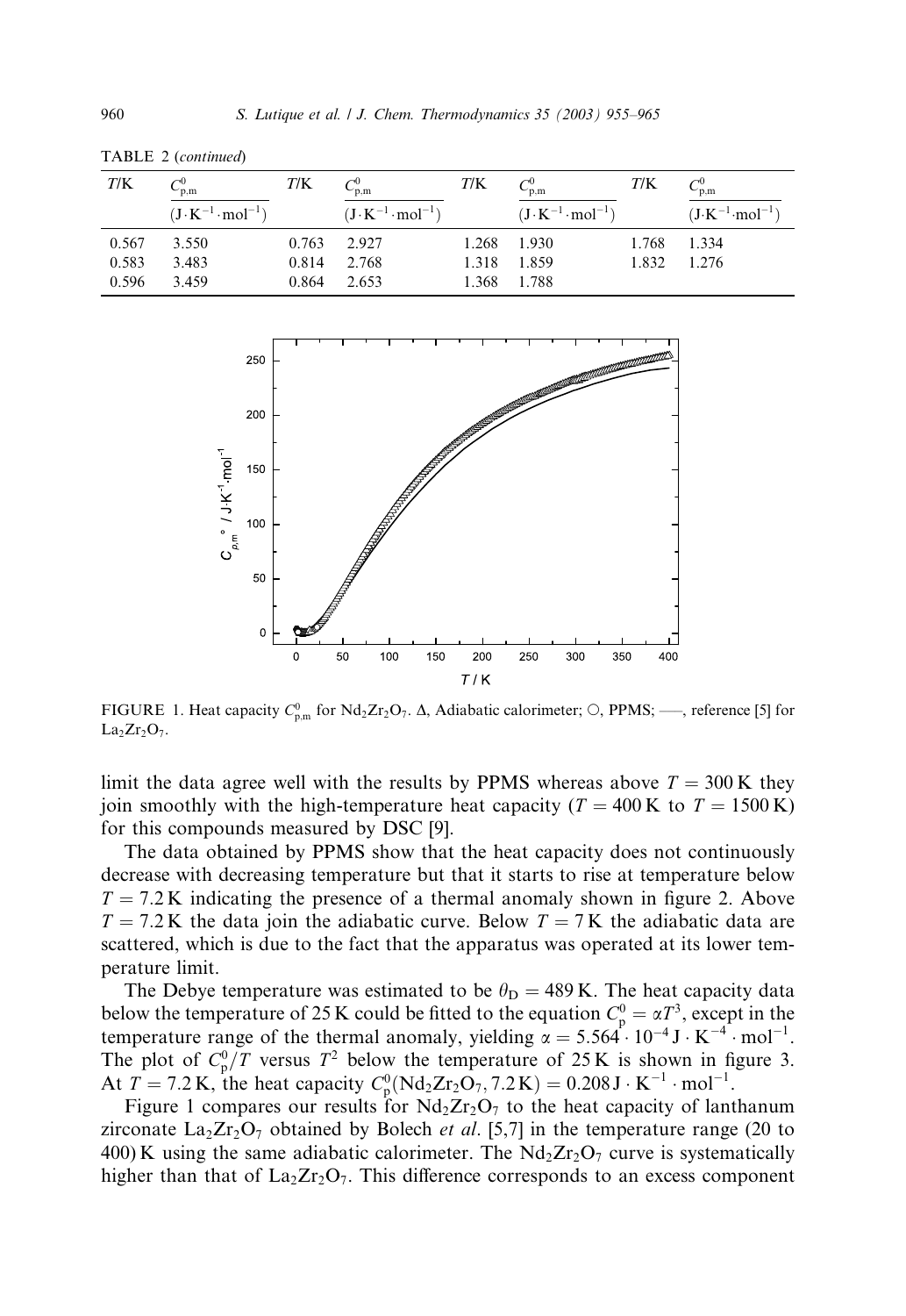

FIGURE 2. Heat capacity  $C_{p,m}^0$  of Nd<sub>2</sub>Zr<sub>2</sub>O<sub>7</sub> between  $T = 0$ K and  $T = 25$ K.  $\Delta$ , by Adiabatic calorimeter; O, PPMS;  $\Box$ , reference [14];  $\blacksquare$ , reference [14] corrected for the number of Nd<sup>3+</sup> ions in the structure as described in the text.



FIGURE 3. Low temperature heat capacity of  $C_{p,m}^0$  Nd<sub>2</sub>Zr<sub>2</sub>O<sub>7</sub>.  $\Delta$ , Adiabatic calorimeter;  $\circ$ , PPMS;  $\longrightarrow$ ,  $\alpha T^3$  fit;  $\blacksquare$ , reference [5] for La<sub>2</sub>Zr<sub>2</sub>O<sub>7</sub>; - - -,  $\alpha T^3$  fit to the results from reference [5].

to the heat capacity  $C_{\text{exs}}$ , a so-called Schottky anomaly, that arises from the lowering of the magnetic ordering (splitting of the ground term) by the crystalline electric field (Stark effect) [11]. The  $Nd^{3+}$  ion has a  $4f^3$  electronic configuration and the ground state of the free ion is  ${}^{4}I_{9/2}$  ( $g_0 = 10$ ) which in the ionic crystal lattice splits into five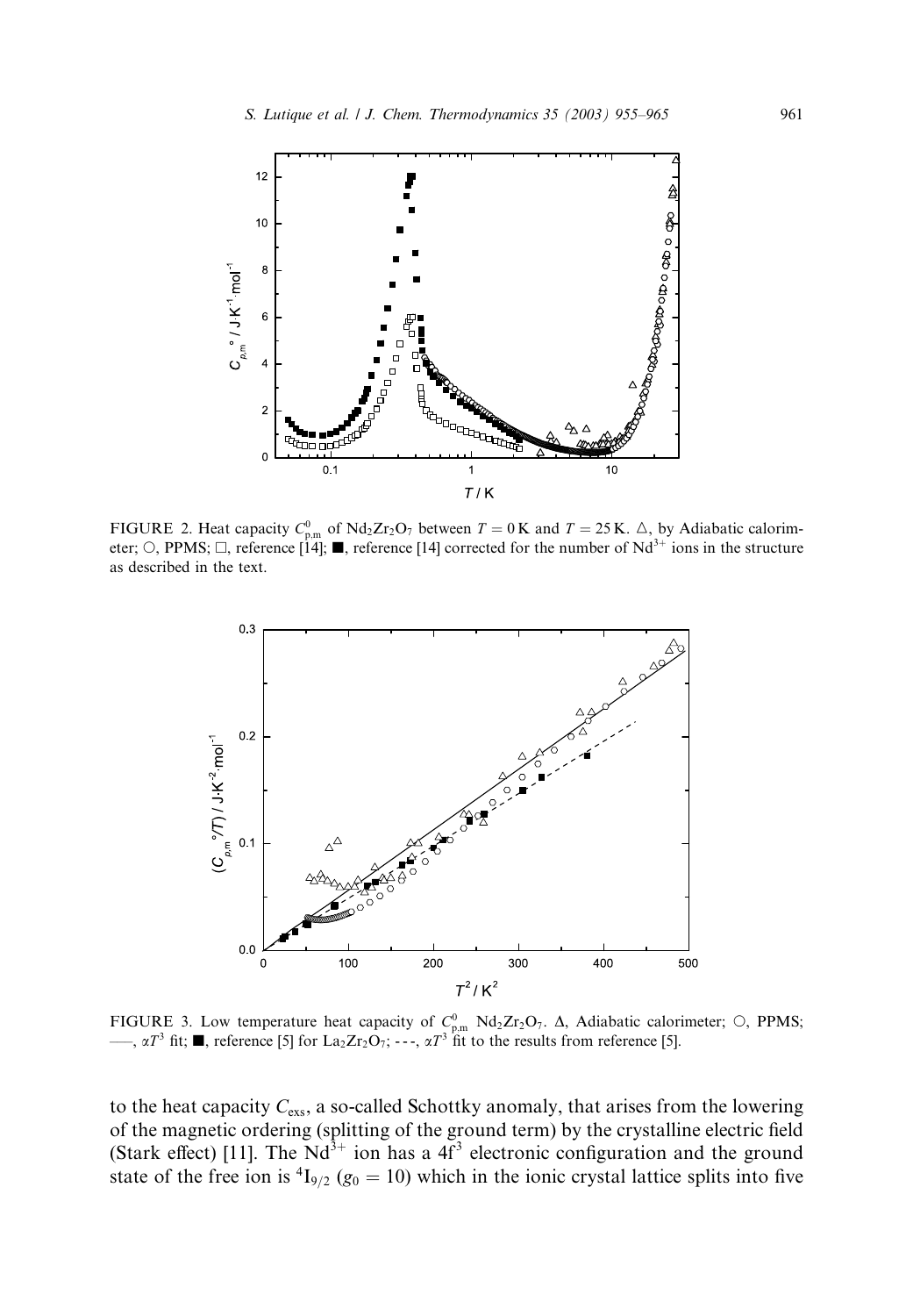Kramers doublets ( $g = 2$ ). Lanthanum zirconate has no excess component in this temperature range due to very stable  $4f^0$  electronic configuration of the La<sup>3+</sup> ion, and its heat capacity consists only of the lattice component. Thus the total heat capacity  $C_p^0$  is given by

$$
C_{\rm p}^0 = C_{\rm lat} + C_{\rm exs},\tag{1}
$$

where  $C<sub>lat</sub>$  is the lattice contribution to the heat capacity. The excess component of neodymium zirconate can be approximately deduced from the difference with the heat capacity of lanthanum zirconate. The data obtained from  $T = 20 \text{ K}$  to  $T = 400$  K reveal the Schottky anomaly to the heat capacity.

The excess component can also be calculated from the crystal field energies according the equation [12]

$$
C_{\rm exs} = Q^{-2}R^{-1}T^{-2} \left[ Q \sum_{i=1}^{n} g_i E_i^2 \exp(-E_i/RT) - \left\{ \sum_{i=1}^{n} g_i E_i \exp(-E_i/RT) \right\}^2 \right],
$$
\n(2)

where  $Q$  is the partitioning function described in equation (3) by the Maxwell– Boltzmann distribution law, T the temperature, R the universal gas constant, and  $E_i$ the energy of the level  $i$ , and  $g_i$  its degeneracy.

$$
Q = \sum_{i=0}^{n} g_i \exp(-E_i/RT). \tag{3}
$$

As a first approximation the excess component was calculated from the energy levels of Nd<sup>3+</sup> in Nd<sub>2</sub>O<sub>3</sub> or NdAlO<sub>3</sub> [13], as the crystal field splitting in Nd<sub>2</sub>Zr<sub>2</sub>O<sub>7</sub> is not known. However, poor agreement with the experimental values for  $Nd_2Zr_2O_7$  was observed, indicating that the crystal field energy of the  $Nd^{3+}$  ion in the pyrochlore structure are significantly different from those in these two compounds.

Figure 2 shows the heat capacity measured by both techniques in the temperature range (0.45 to 20) K using a logarithmic temperature scale. Only the high-temperature tail of an anomaly is present in our results, the remainder of the peak occurs below the lower temperature limit of the PPMS apparatus. This anomaly should be considered as the onset of a cooperative transition to remove the ground state degeneracy of the doublet.

Also shown in the figure are the heat capacity data for the same compound reported by Blote *et al.* [14] in the temperature range (0.05 to 3) K. These authors observed the maximum in the anomaly at  $T = 0.37$  K, whereas they cite the work of van Geuns who found a Curie temperature around  $T = 0.6$  K from magnetic susceptibility measurements. Our results are systematically higher than those of Blöte  $et al$ . [14], but the interpretation of their results is not fully clear, as we will discuss in the next section.

Similar to the heat capacity, the entropy  $S^0$  is described as the sum of a lattice component  $S<sub>lat</sub>$  and an excess component  $S<sub>exs</sub>$  [11]

$$
S^0 = S_{\text{lat}} + S_{\text{ex}}.\tag{4}
$$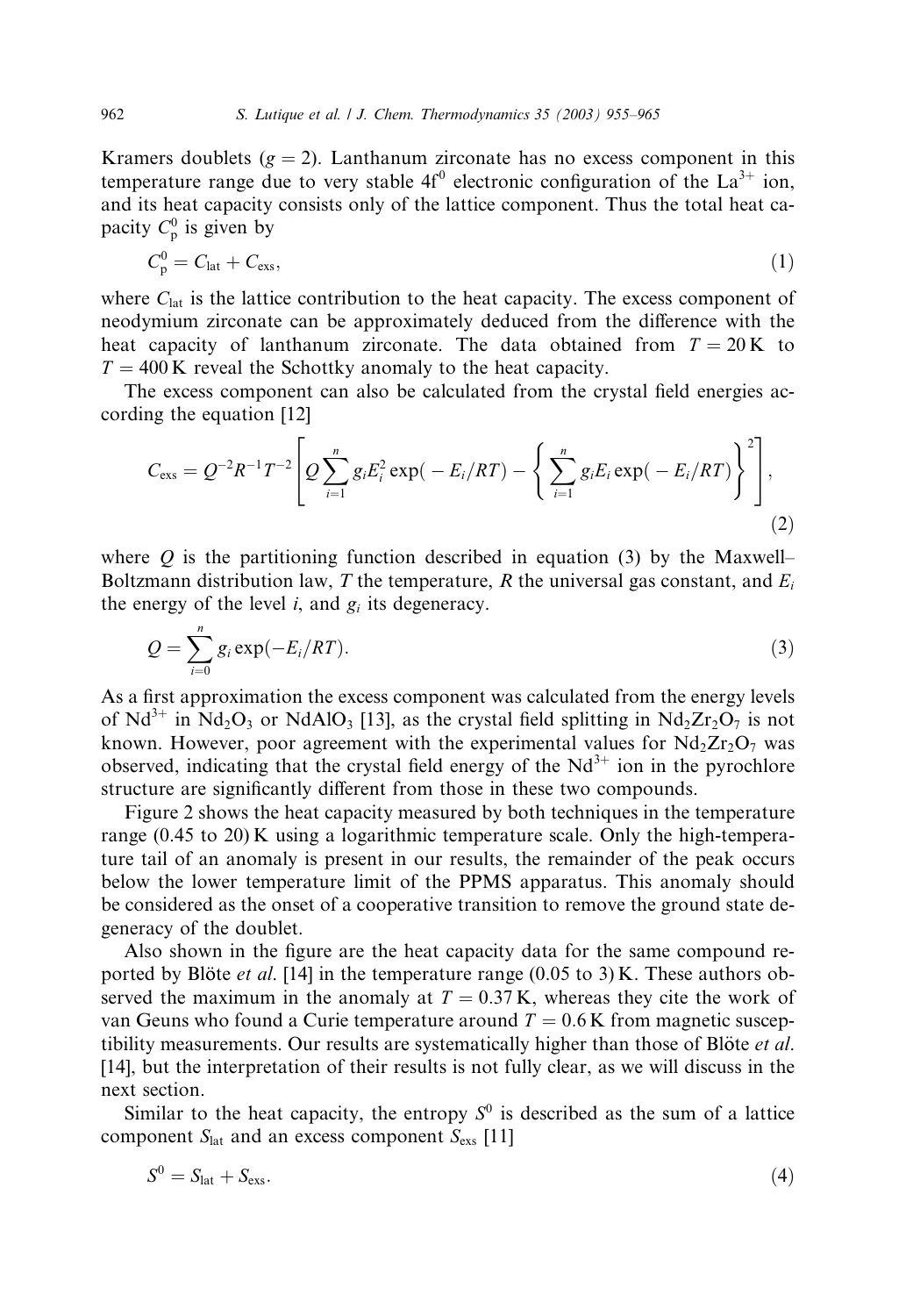| T/K    |                                   | <b>Thermodynamic functions of <math>Nq_2\text{Z}r_2\text{O}_7</math> from <math>T = 10 \text{ K}</math> to <math>T = 400 \text{ K}</math> (<math>\varphi_{\text{m}}^2</math>)</b> | $\Delta_{298.15}^{T}H_m(T)$ | $= [\Delta G_{m}^{S}(I)]$<br>$-\Delta H_{\rm m}^{(0)}(0)]/I$ ) |
|--------|-----------------------------------|-----------------------------------------------------------------------------------------------------------------------------------------------------------------------------------|-----------------------------|----------------------------------------------------------------|
|        | $C^0_{\rm p,m}$                   | $S_{\rm m}^0(T)$                                                                                                                                                                  |                             | $\varPhi_{\rm m}^0$                                            |
|        | $(J \cdot K^{-1} \cdot mol^{-1})$ | $(J \cdot K^{-1} \cdot mol^{-1})$                                                                                                                                                 | $(J \cdot mol^{-1})$        | $(J \cdot K^{-1} \cdot mol^{-1})$                              |
| 10     | 0.354                             | 12.76                                                                                                                                                                             | 8.76                        | 11.88                                                          |
| 15     | 1.61                              | 13.09                                                                                                                                                                             | 13.04                       | 12.22                                                          |
| 20     | 4.70                              | 13.92                                                                                                                                                                             | 27.9                        | 12.52                                                          |
| 25     | 9.41                              | 15.43                                                                                                                                                                             | 62.0                        | 12.95                                                          |
| 30     | 14.18                             | 17.53                                                                                                                                                                             | 120.1                       | 13.53                                                          |
| 35     | 20.69                             | 20.20                                                                                                                                                                             | 206.9                       | 14.29                                                          |
| 40     | 26.88                             | 23.34                                                                                                                                                                             | 325.1                       | 15.21                                                          |
| 45     | 33.74                             | 26.91                                                                                                                                                                             | 476.7                       | 16.32                                                          |
| 50     | 40.80                             | 30.83                                                                                                                                                                             | 663.0                       | 17.57                                                          |
| 55     | 47.98                             | 35.05                                                                                                                                                                             | 884.6                       | 18.97                                                          |
| 60     | 55.25                             | 39.54                                                                                                                                                                             | 1143                        | 20.49                                                          |
| 65     | 62.35                             | 44.24                                                                                                                                                                             | 1437                        | 22.13                                                          |
| 70     | 69.29                             | 49.12                                                                                                                                                                             | 1766                        | 23.89                                                          |
| 75     | 76.31                             | 54.14                                                                                                                                                                             | 2130                        | 25.74                                                          |
| 80     | 83.09                             | 59.28                                                                                                                                                                             | 2529                        | 27.67                                                          |
| 85     | 89.68                             | 64.52                                                                                                                                                                             | 2961                        | 29.68                                                          |
| 90     | 96.18                             | 69.83                                                                                                                                                                             | 3426                        | 31.76                                                          |
| 95     | 102.5                             | 75.20                                                                                                                                                                             | 3922                        | 33.92                                                          |
| 100    | 108.2                             | 80.60                                                                                                                                                                             | 4449                        | 36.11                                                          |
| 110    | 120.4                             | 91.48                                                                                                                                                                             | 5592                        | 40.65                                                          |
| 120    | 131.2                             | 102.4                                                                                                                                                                             | 6850                        | 45.34                                                          |
| 130    | 141.1                             | 113.3                                                                                                                                                                             | 8212                        | 50.15                                                          |
| 140    | 150.3                             | 124.1                                                                                                                                                                             | 9669                        | 55.05                                                          |
| 150    | 159.0                             | 134.8                                                                                                                                                                             | 11215                       | 60.01                                                          |
| 160    | 167.2                             | 145.3                                                                                                                                                                             | 12846                       | 65.01                                                          |
| 170    | 174.0                             | 155.6                                                                                                                                                                             | 14552                       | 70.03                                                          |
| 180    | 180.7                             | 165.8                                                                                                                                                                             | 16326                       | 75.07                                                          |
| 190    | 186.8                             | 175.7                                                                                                                                                                             | 18163                       | 80.11                                                          |
| 200    | 192.5                             | 185.4                                                                                                                                                                             | 20060                       | 85.13                                                          |
| 210    | 198.0                             | 195.0                                                                                                                                                                             | 22012                       | 90.13                                                          |
| 220    | 202.9                             | 204.3                                                                                                                                                                             | 24017                       | 95.11                                                          |
| 230    | 207.5                             | 213.4                                                                                                                                                                             | 26069                       | 100.1                                                          |
| 240    | 211.9                             | 222.3                                                                                                                                                                             | 28166                       | 105.0                                                          |
| 250    | 216.0                             | 231.1                                                                                                                                                                             | 30305                       | 109.8                                                          |
| 260    | 219.3                             | 239.6                                                                                                                                                                             | 32482                       | 114.7                                                          |
| 270    | 222.8                             | 248.0                                                                                                                                                                             | 34692                       | 119.4                                                          |
| 280    | 226.4                             | 256.1                                                                                                                                                                             | 36938                       | 124.2                                                          |
| 290    | 229.9                             | 264.1                                                                                                                                                                             | 39220                       | 128.9                                                          |
| 298.15 | 232.7                             | 270.5                                                                                                                                                                             | 41105                       | 132.6                                                          |
| 300    | 233.1                             | 272.0                                                                                                                                                                             | 41535                       | 133.5                                                          |
| 310    | 236.0                             | 279.6                                                                                                                                                                             | 43881                       | 138.1                                                          |
| 320    | 238.4                             | 287.2                                                                                                                                                                             | 46253                       | 142.6                                                          |
| 330    | 241.1                             | 294.6                                                                                                                                                                             | 48650                       | 147.1                                                          |
| 340    | 243.2                             | 301.8                                                                                                                                                                             | 51072                       | 151.6                                                          |
| 350    | 245.5                             | 308.9                                                                                                                                                                             | 53515                       | 156.0                                                          |
| 360    | 247.5                             | 315.8                                                                                                                                                                             | 55980                       | 160.3                                                          |
| 370    | 249.5                             | 322.6                                                                                                                                                                             | 58465                       | 164.6                                                          |
| 380    | 251.3                             | 329.3                                                                                                                                                                             | 60969                       | 168.8                                                          |

390 253.4 335.84 63493 173.0

TABLE 3<br>Thermodyn Thermodynamic functions of Nd.  $Z_r$ ,  $O_r$  from  $T = 10K$  to  $T = 400K/d0^0$  $\Lambda C^0(T)$  $_{\rm m}^{0}(T)-\Delta H_{\rm m}^{0}(0)]/T$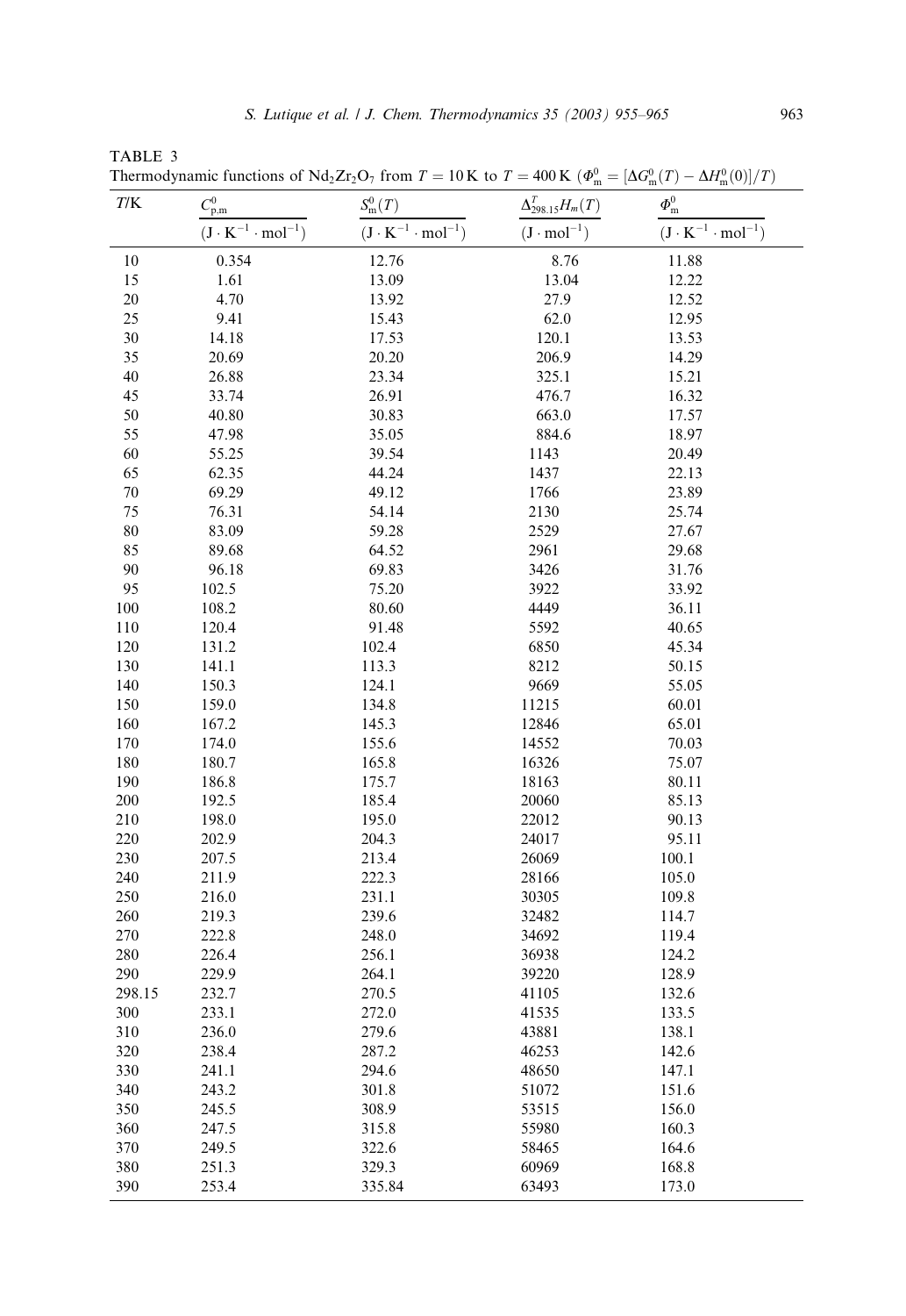For the same reasons as mentioned earlier, the lattice entropy of neodymium zirconate can be represented by the entropy of lanthanum zirconate. The heat capacity of La<sub>2</sub>Zr<sub>2</sub>O<sub>7</sub> was fitted to  $C_p^0(La_2Zr_2O_7) = 4.895 \cdot 10^{-4}(T/K)^3$  in the temperature range (0 to 25) K. The value  $S^0(\text{La}_2\text{Zr}_2\text{O}_7, 7.2 \text{ K}) = S_{\text{lat}}(\text{Nd}_2\text{Zr}_2\text{O}_7, 7.2 \text{ K})$  $= 0.0609 \text{ J} \cdot \text{K}^{-1} \cdot \text{mol}^{-1}$  was obtained by integration of  $C_p^0(La_2Zr_2O_7)/T$  from  $T = 0$  K to  $T = 7.2$  K.

The excess component of the entropy can be calculated from the crystal field energies according the equation

$$
S_{\rm exs} = R \ln(g_0) + R \ln \left\{ \sum_{i=1}^n g_i \exp\left(-E_i/RT\right) \right\}.
$$
 (5)

The first term represents the contribution of the ground state, the second term that of the crystal field energies, which is only relevant at temperatures above  $T = 10$  K for  $Nd_2Zr_2O_7$  (as the first excited state is very probably  $>100 \text{ cm}^{-1}$ ). As discussed above, the ground state of the Nd<sup>3+</sup> ion in Nd<sub>2</sub>Zr<sub>2</sub>O<sub>7</sub> is a doublet (g = 2) and thus  $S_{\rm exs}(\rm Nd_2Zr_2O_7, 7.2 \rm \, K) = 2R \ln(2) = 11.526 \, \rm J \cdot K^{-1} \cdot mol^{-1}.$ 

Blote *et al.* [14] reported  $\Delta S/R = 0.698 = 1.007 \ln(2)$  for the entropy of the low temperature anomaly in  $Nd<sub>2</sub>Zr<sub>2</sub>O<sub>7</sub>$ , and argued that this is an indication for a doublet ground state. However, it is a factor 2 lower than the theoretical value, which probably means that they normalised their results to one mole of  $Nd^{3+}$  ions. The heat capacity of  $N\frac{d_2Zr_2O_7}{dt}$  obtained by doubling the experimental values of Blote et al. is plotted in figure 2, which shows that a very good agreement with the experimental values measured by PPMS is now obtained.

The total molar entropy of  $Nd_2Zr_2O_7$  at  $T = 7.2$  K is the sum of these two terms (lattice and excess components) yielding  $S^0(Nd_2Zr_2O_7, 7.2 K) = 11.587 \text{ J} \cdot \text{K}^{-1} \cdot \text{mol}^{-1}$ . Using this value the thermodynamic functions of  $Nd_2Zr_2O_7$  in the temperature range (10 to 400) K were derived, as summarised in table 3. The value obtained for the heat capacity and the entropy at the standard temperature of 298.15 K are  $C_p^0(Nd_2Zr_2O_7, 298.15K) = (232.7 \pm 0.3) J \cdot K^{-1} \cdot mol^{-1}$  and  $S^0(Nd_2Zr_2O_7, 298.15K) =$  $(264.1 \pm 0.6) \,\text{J} \cdot \text{K}^{-1} \cdot \text{mol}^{-1}.$ 

# 4. Conclusion

The thermodynamic functions of  $Nd_2Zr_2O_7$  pyrochlore were obtained from the low temperature heat capacity measurements. The excess component of the heat capacity was determined by assuming the heat capacity of  $La_2Zr_2O_7$  to represent the lattice component of  $Nd_2Zr_2O_7$ . The resulting values were compared with calculations using the crystal field energies of the  $Nd^{3+}$  ion in  $Nd_2O_3$  and  $NdAlO_3$ . The significant difference between the experimental and calculated data is probably due to two facts: the lattice component is not constant over the lanthanide series, and the energy levels of the  $Nd^{3+}$  are different in the pyrochlore structure. In order to better resolve the lattice and the excess component of the heat capacity for the lanthanide zirconate pyrochlore series, measurements of the heat capacity of some other